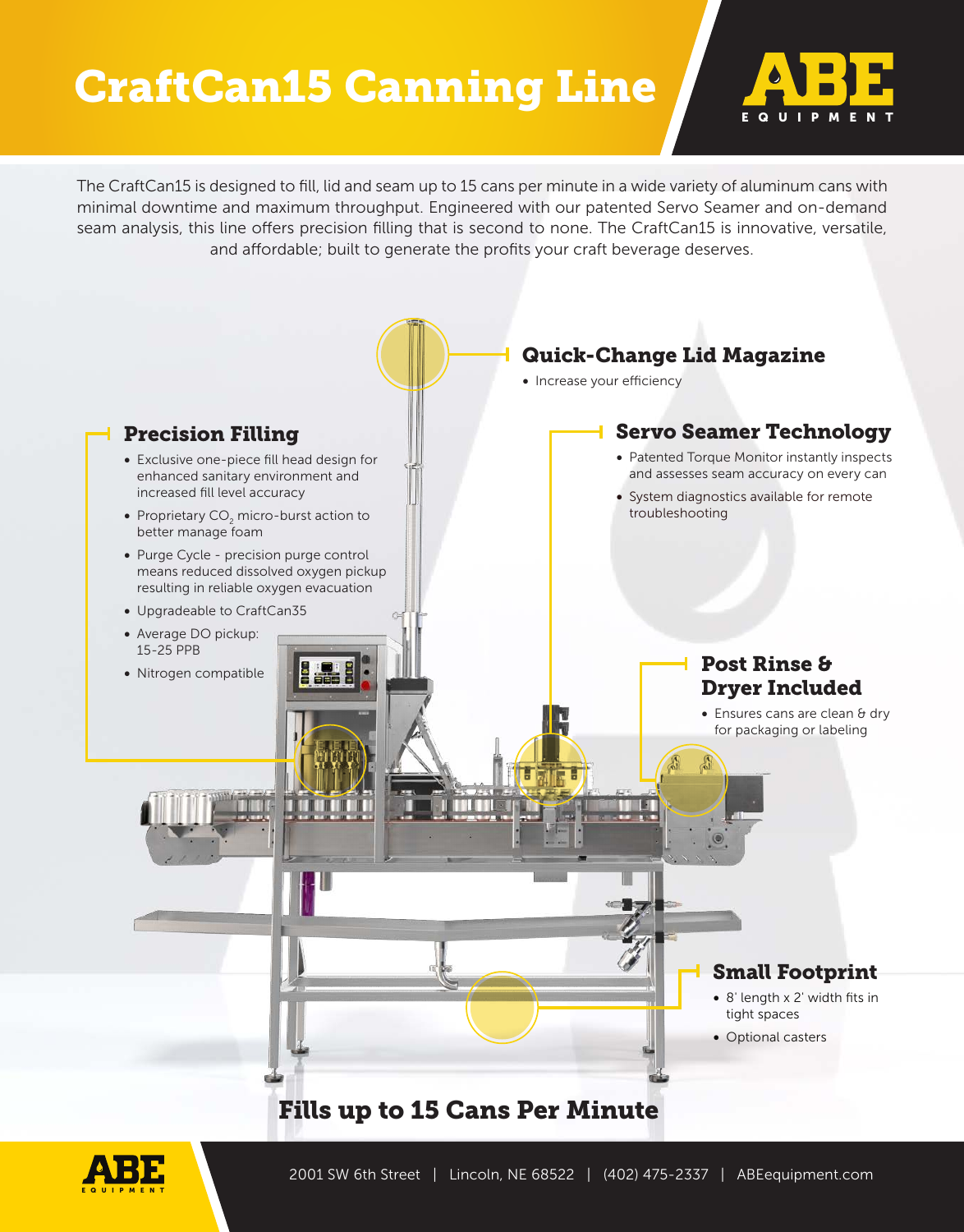# CraftCan15 Canning Line

### General Specifications

- Up to 15 CPM (based on 12 oz can)
- Electrical requirements: 208 V, 60 Hz, 1-Phase, 2 wire, 20 A, 12 A (connected load), 2.5 kVA, 2.1 kW average (other electrical options available)
- UL508A compliant control panel
- Water Requirements: 2 gpm @ 60 psi
- Air Requirements: 5 SCFM @ 100 psi
- Specifications may vary based on size and customization

### Your Complete Package

Each CraftCan15 Canning Line that leaves our facility carries UL certification and an industry-leading five year limited warranty on the metal and welds. In addition to a comprehensive spare parts inventory, you'll receive superior customer support from our team in Lincoln, Nebraska with any ABE purchase.

### Compatible Bottles/Closures

- Standard US sizes: 12 oz, 16 oz, 19.2 oz (24 oz options available)
- International sizes: 330 ml, 355 ml, 375 ml, 440 ml, 500 ml, 568 ml
- Slim/Sleek: 250 ml slim, 8 oz sleek, 12 oz sleek
- Lids: CDL-E, CDL-W, CDL+, SuperEnd, SuperEndDA+, B64, ISE
- Other sizes available upon request

#### Compatible Products

- YellowJacket Depalletizer
- Twist Rinse or Z-Rinse
- LabelMax Labeling Systems
- AutoPak Can Carrier
- 



And More! Watch Our Canning Line Videos!



ABE Equipment reserves the right to change specification without notice. All specifications are approximate (+10). ©2022 ABE Equipment

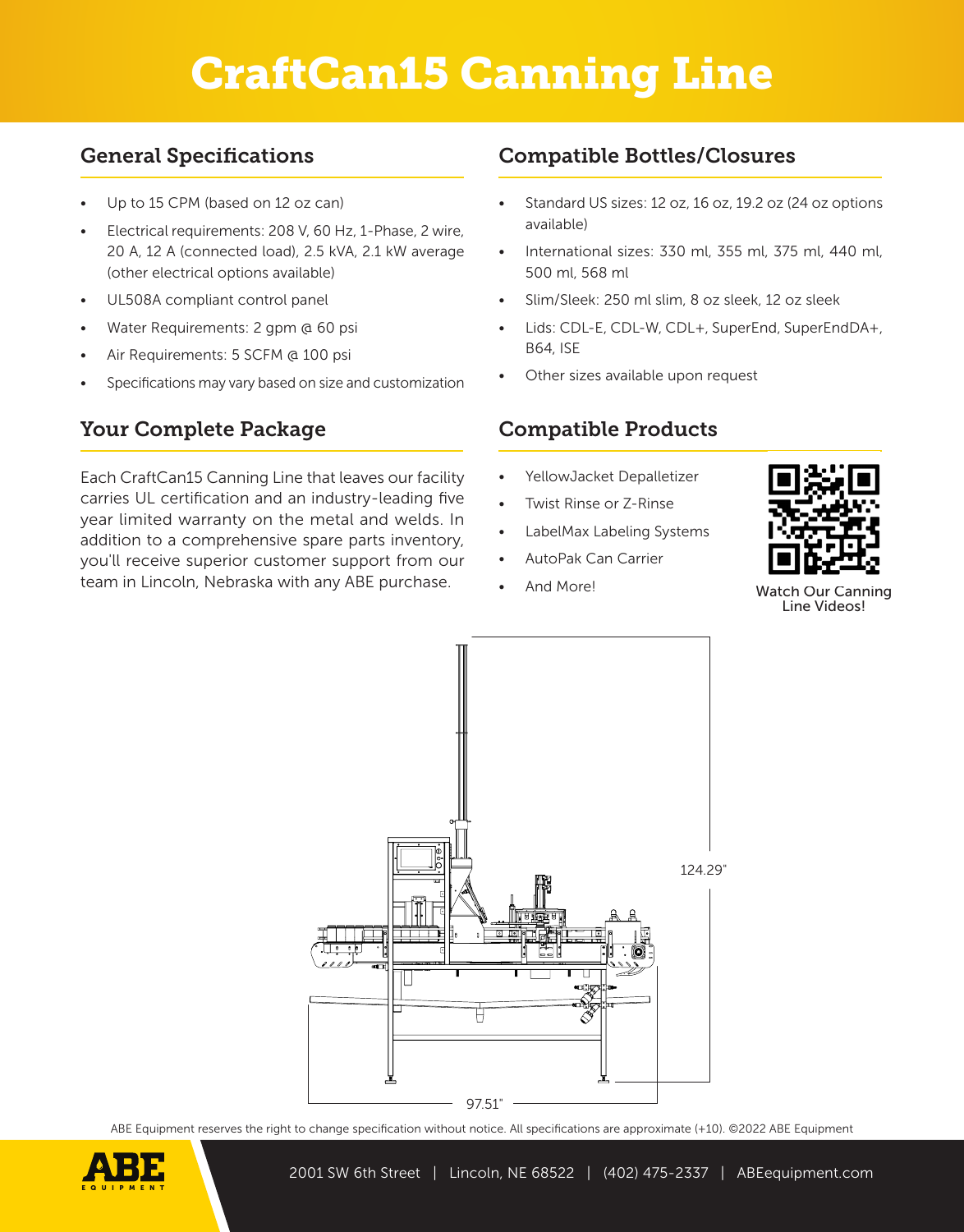## CraftCan35 Canning Line



The CraftCan35 is designed to fill, lid and seam up to 35 cans per minute in a wide variety of aluminum cans with minimal downtime and maximum throughput. Engineered with our patented Servo Seamer and on-demand seam analysis, this line offers precision filling that is second to none. The CraftCan35 is innovative, versatile, and affordable; built to generate the profits your craft beverage deserves.